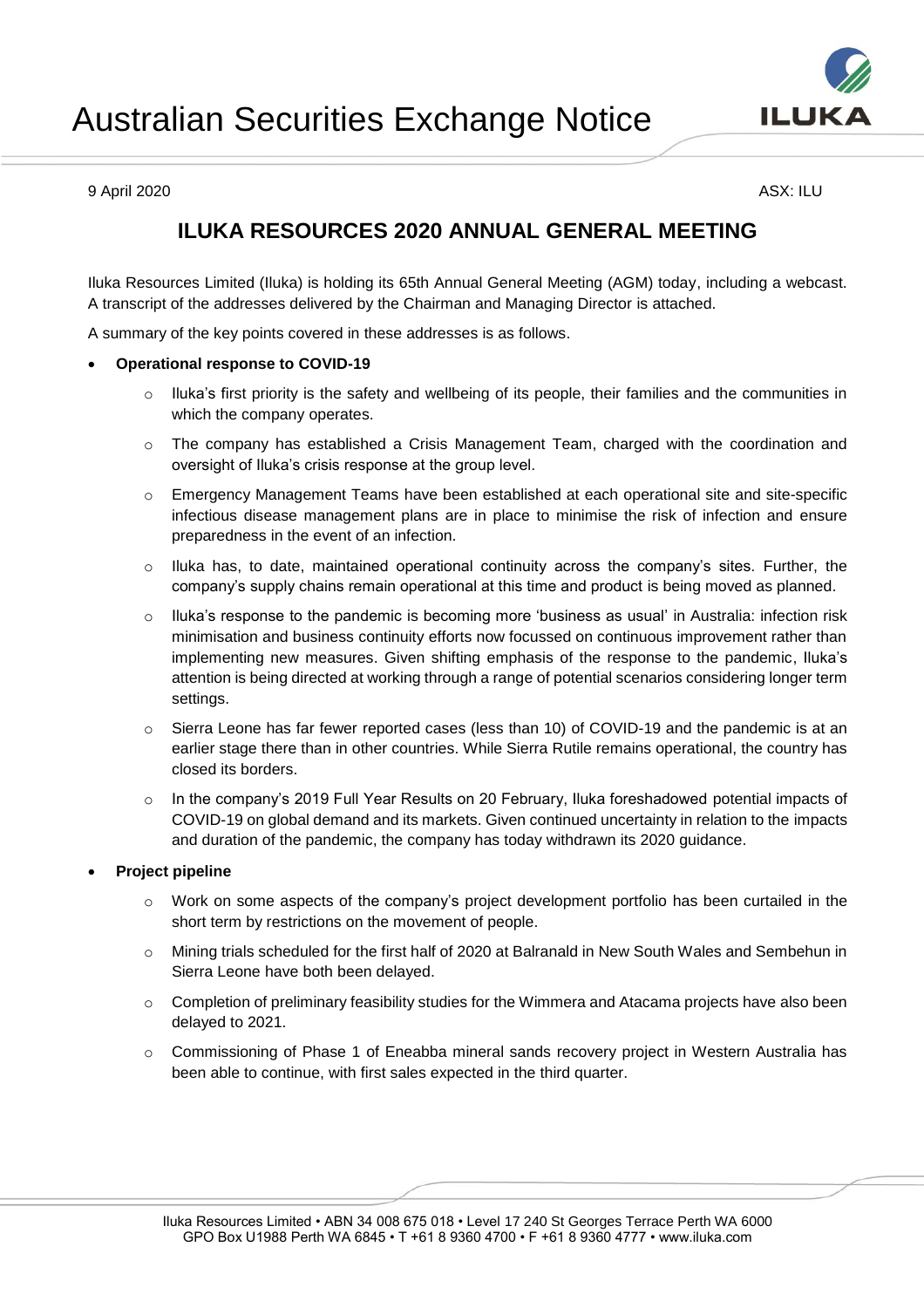### **Royalty business demerger update**

- $\circ$  Intention remains to undertake the demerger of the royalty business in 2020.
- $\circ$  There is no further update to the timeline for the demerger at this stage, given the impact of travel and social distancing restrictions currently in place around the world on the practicalities of executing a demerger process.
- $\circ$  The demerger will proceed when it is practicable to do so, and the company will update the market in due course.

# **Markets update**

- $\circ$  Seasonally low period for zircon sales has been exacerbated by widespread factory shutdowns that occurred in China in January and February.
- $\circ$  Pace at which factories re-open and the Chinese economy normalises will be important influences on zircon sales for the remainder of the year, as will impacts on downstream zircon customers located in Europe, including Italy and Spain, where the pandemic has hit especially hard.
- o The take-or-pay offtake agreements in place for Iluka's high grade titanium feedstock production (rutile and synthetic rutile) provide a high degree of revenue certainty for sales of the company's titanium dioxide feedstocks.

This document was approved and authorised for release to the market by Iluka's Managing Director.

### **Investor enquiries: Media enquiries: Media enquiries:**

Melissa Roberts General Manager, Investor Relations and Commercial Mineral Sands Operations Mobile: + 61 (0) 450 398 431 Email: [investor.relations@iluka.com](mailto:investor.relations@iluka.com)

Luke Woodgate Manager, Corporate Affairs Phone: + 61 (0) 8 9360 4785 Mobile: +61 (0) 477 749 942 Email: [luke.woodgate@iluka.com](mailto:luke.woodgate@iluka.com)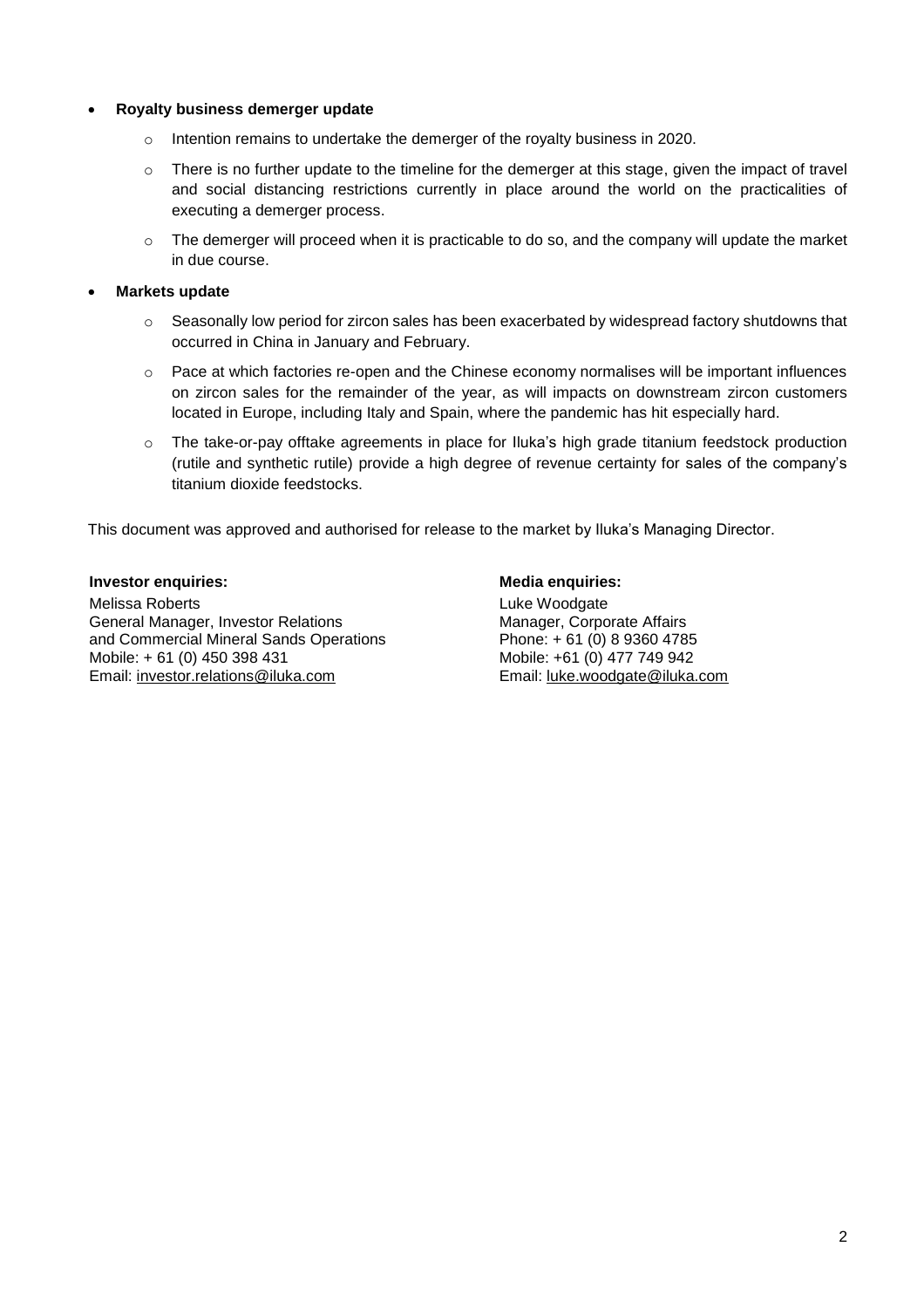#### **Iluka Resources 2020 AGM Addresses**

### **Chairman's Address**

Ladies and gentlemen, hello and thank you for joining us today. I regret that we are prevented from convening under the same roof, as is customary for Iluka at this time of the year. And I think I speak for everyone when I say that we look forward to hosting an AGM of a more familiar style in 2021.

We meet, of course, in unprecedented circumstances. The past weeks and months have seen the COVID-19 pandemic escalate, matched by a worldwide health and economic mitigation effort. Rather than seek to add to the litany of commentary on the unfolding crisis, I will keep my remarks brief and focus on what matters from a business perspective, which I think is captured in the following key points.

- 1. Iluka's first priority, now as ever, is the safety and well-being of our people, their families and the communities in which we operate. Following the emergence of the pandemic , we initiated a range of precautionary and scalable measures to manage the company's response. We have also worked closely with our contractors, customers and suppliers to align our approach. Quite apart from ensuring Iluka is appropriately prepared, these measures form an important component of the collective efforts of our home countries and governments, with whom we are in regular contact.
- 2. At least in the short term, the economic impact of the pandemic on Iluka's business, like all others, is uncertain. This is likely to remain the case for some time. We are looking forward to taking questions from shareholders a little later in the meeting. Insofar as they may relate to this specific topic, you'll appreciate we will do our best to provide answers with the information currently available. Substantive updates will be provided to the market in the usual way as and when this picture becomes clearer.
- 3. Iluka has a track record of resilient business performance, which is underpinned by strong financial, operational and market fundamentals. This resilience was demonstrated in 2019, with the company posting one of the best underlying results in its history while commissioning five key capital projects; and amidst an increasingly challenging business environment. Needless to say, the external environment is now many orders of magnitude more challenging, rendering our capacity for resilience that much more essential. Tom will elaborate shortly on the elements reinforcing Iluka's resilience in his remarks. For the Board's part, we are confident the company possesses the wherewithal to emerge from the pandemic well-positioned to respond to the eventual global economic recovery.

Shareholders would be aware that Iluka published its Annual Report on 20 February and its Sustainability report on 3 April. Key features of the company's 2019 performance are outlined in these documents. I will not repeat these today, though I do encourage you to review our reports if you have not done so already. Copies are available either by post or online at Iluka's website.

Two significant decisions taken by the company last year do warrant specific mention – the write down of Sierra Rutile and the proposed demerger of the Mining Area C royalty business.

Beginning with the former, we have communicated previously the challenges encountered at Sierra Rutile since Iluka's acquisition of that business in late 2016. The targets and assumptions of the investment case have not been realised, including in relation to confirming a defined development path for the Sembehun deposit. This necessitated a write-down in the carrying value of Sierra Rutile to reflect the remaining life of the business's current operations and a lesser option valuation for Sembehun. This was clearly a very disappointing outcome. Nevertheless, Sembehun remains one of the largest, high quality known rutile deposits in the world; and Tom and the team are progressing potential development options to deliver this project with an appropriate balance between risk and return, particularly given our experience to date. As for Sierra Rutile's current operations at Lanti and Gangama, expansions to each of these assets were delivered successfully in 2019; and we were pleased to see improved production performance over the second half of the year.

Turning to the proposed royalty business demerger, I conveyed the Board's rationale in taking this decision in my Annual Report letter. To recap, BHP's development of its South Flank project – which is wholly within the Mining Area C royalty area and now more than 50% complete – holds the prospect of substantially increasing future cash flows generated by Iluka's royalty business. The greater clarity, proximity and certainty in relation to South Flank's development enabled the Board to form a view that a demerger is the best means to deliver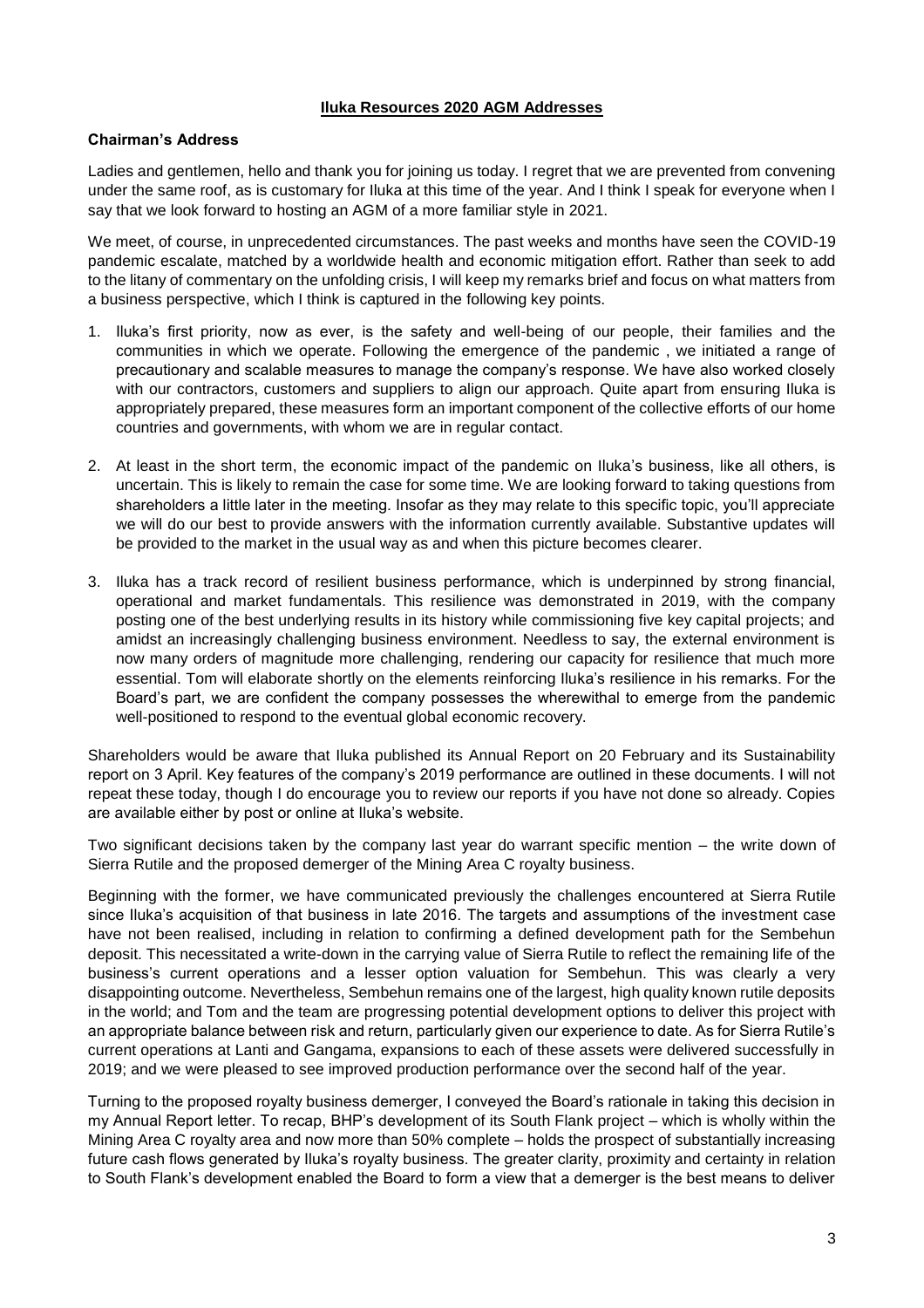value to shareholders from what is an historically significant expansion of BHP's Pilbara iron ore mining operations.

In releasing Iluka's 2019 results we stated our intention to put the proposed demerger to a vote of shareholders; to do so this year; and to provide a further update on the timeline for doing so at today's AGM. Notwithstanding the global economic volatility as a result of COVID-19, the first two components of that trio of outcomes remain the company's position. However, the marked increase in travel and social distancing restrictions between February and now mean that I am unfortunately not in a position to deliver the third component this morning, beyond reiterating Iluka's intention to undertake the demerger in 2020. You will appreciate that the practicalities of executing a demerger – including matters such as shareholder engagement, arranging and holding an extraordinary general meeting and the like – are somewhat difficult and unpredictable in the current climate. I can assure shareholders this morning that preparations are continuing and the Board will proceed with the demerger when it is practicable to do so. We will update the market in this regard as and when appropriate.

Participating at their first Iluka AGM today – albeit virtually – are our new Directors, Susie Corlett and Lynne Saint. Susie and Lynne commenced their appointments in May and October respectively. Both retire at this meeting and stand for formal election, in accordance with Iluka's constitution. By contrast, attending her last AGM as an Iluka Director is Jenny Seabrook, who retires today having first joined the Board in 2008. Jenny has overseen considerable progress, development and change at Iluka during her tenure, and has served with great professionalism and distinction as Chair of the Audit and Risk Committee. That Jenny's considerable and considered contributions will be missed goes without saying. As shareholders will be aware, Jenny will serve as inaugural Chair of the royalty company, once the demerger takes place. On behalf of my fellow Directors and all at Iluka, I thank you Jenny for your outstanding service to our company over the past 12 years.

I began my remarks at last years' AGM by saying that Iluka was well positioned financially, strategically and culturally to deliver on its objective – to deliver sustainable value. While the concept of sustainable value may acquire a new frame of reference for companies in the aftermath of the present crisis, it is my assessment that Iluka finds itself in the same position. In 2019 we weathered challenges and proved resilient. Over the coming year we will doubtless encounter further, likely even greater challenges; and I believe we will prove resilient once more. I thank shareholders for their continued interest in, and support of, the company. My best wishes to you and your families at this unprecedented time. I will now hand over to Tom to share with you our current business priorities and future opportunities.

### **Managing Director's Address**

Thank you, Greg and Rob; and welcome everyone. Reflecting the Chairman's emphasis on safety being the company's first and enduring priority, I will commence with an overview of the COVID-19 crisis management arrangements we have in place at present.

Iluka took the pre-emptive step of restricting all travel to and within China in January, including for our expat sales and marketing managers who are based in Shanghai.

The company established a formal Crisis Management Team (CMT) on 5 March. This team is led by our Chief Financial Officer, Adele Stratton, and is charged with the coordination and oversight of Iluka's crisis response at the group level. Emergency Management Teams have also been established at each of our operational sites.

We have been following the advice of government authorities and have implemented a number of changes to work practices to reduce the health risk posed to employees. Site-specific infectious disease management plans are in place to minimise the risk of infection at our operations; and also to be prepared in the event of an infection. These arrangements are being reviewed on a daily basis. Furthermore, all company roles capable of being undertaken from home have transitioned as such. This accounts for the vast majority of support roles that are not carried out on site.

While it has been a matter of delicate balance, Iluka has to this point managed to maintain operational continuity. Despite the border restrictions instituted throughout Australia and West Africa over the past month, the continued functioning of our sites has the support of the Western Australian, South Australian and Sierra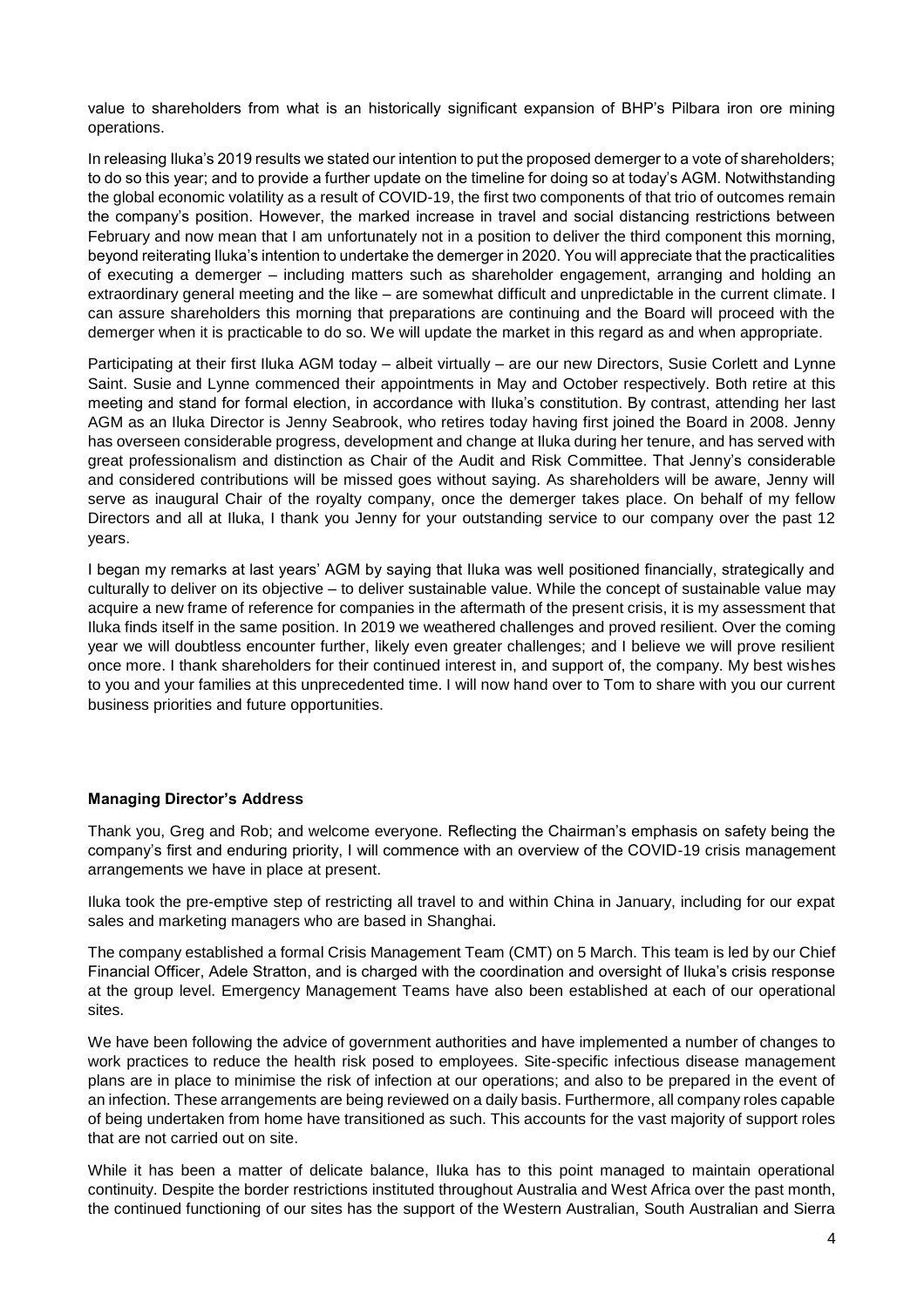Leonean governments. For the most part, Iluka has the advantage of workforces located in close proximity to our operations.

We have also benefited from some inter-state (at Jacinth-Ambrosia) and expat (at Sierra Rutile) employees volunteering to relocate to South Australia and Sierra Leone temporarily, thereby limiting the impact of border restrictions on our business. Given the circumstances, I think it appropriate that I acknowledge these members of our team for their selflessness and dedication.

The company's supply chains too remain fully operational at this time and we are moving product as planned.

In the last couple of weeks, Iluka's response to the pandemic has become more business as usual, with infection risk minimisation and business continuity efforts now focused on continuous improvement rather than implementing new measures. This is the case particularly in Australia; Sierra Leone has far fewer reported cases of COVID 19 and the pandemic is at an earlier stage there than in other countries. In response to the changed emphasis, our CMT is, for the moment, meeting less frequently and the Executive's attention is being directed to Iluka's longer term settings to ensure the company maintains its strength through the challenges ahead and is well placed for longer term success.

As Greg alluded to, the outlook for 2020 and the specific impacts of the pandemic on our business remain uncertain. As a result of this uncertainty, Iluka has today withdrawn its 2020 guidance. We have demonstrated in the past the flexibility to adjust our operational settings in line with market conditions as required. The Executive is working through a number of potential scenarios in this regard and we will update the market in the event of any changes.

In terms of our key commodity markets, the first quarter is traditionally a seasonally low period for zircon sales. This year, the impact has been exacerbated by the widespread factory shutdowns that occurred in China – where we sell around 60% of our zircon – in January and February. Iluka had planned for these seasonal low zircon sales and so had factored in a relatively weak first quarter, the full details of which will be in our Quarterly Review, to be released later this month.

The pace at which factory utilisation and capacity rates in China normalise will be an important influence on our zircon sales for the remainder of the year. It is perhaps also worth noting that a number of our zircon customers are themselves supplying to customers located in Europe, including Italy and Spain, where the pandemic has hit especially hard. As in 2019, we will work with our customers to adjust product offerings as necessary to meet their requirements and market conditions more broadly.

For our titanium dioxide feedstock business, the take-or-pay offtake agreements we have in place for rutile and synthetic rutile production provide a high degree of revenue certainty. These arrangements are outlined in our Annual Report.

Iluka's financial position is strong and we have the balance sheet capacity to withstand a global downturn. We ended last year with net cash after delivering on a significant \$198 million capital expenditure programme. As at today we have no debt; and undrawn facilities of \$519 million. Managing this source of strength prudently is always a key priority for us, never more so given the prospect of acute and prolonged market volatility.

Regrettably, work on the company's project development portfolio, which provides a range of options to sustain, grow and diversify Iluka's business, has been curtailed in the short term by restrictions on the movement of people as a result of COVID-19. Whereas we had scheduled for the first half of 2020 key mining trials at Balranald in New South Wales and Sembehun in Sierra Leone, both, by necessity, have been delayed until at least later in 2020.

The completion of preliminary feasibility studies for our Wimmera and Atacama projects have also been delayed to 2021. Some activities can still be progressed despite the pandemic; and work on these projects this year will focus on addressing their respective technical challenges. Each of these delays is obviously frustrating, particularly given our project pipeline has a number of very important opportunities.

On a more positive note, the commissioning of Phase 1 of our Eneabba mineral sands recovery project in Western Australia has been able to continue, with first sales expected in the third quarter. Eneabba is a unique, strategic stockpile, rich in monazite and zircon, resulting from Iluka's historic mineral sands processing operations.